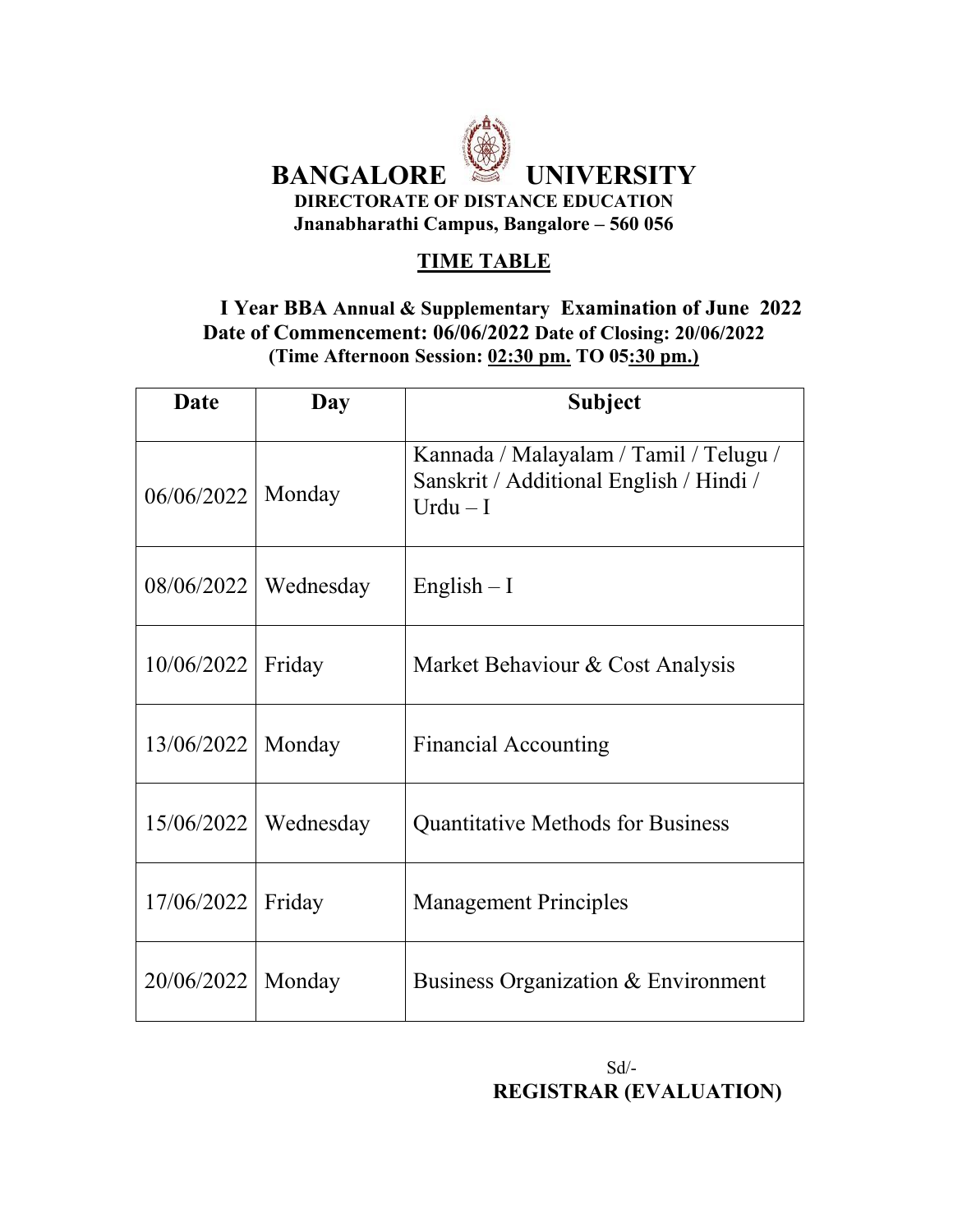

## **TIME TABLE**

#### **II Year BBA Annual & Supplementary Examination of June 2022 Date of Commencement: 22/06/2022 Date of Closing: 29/06/2022 (Time Afternoon Session: 02:30 pm. TO 05:30 pm.)**

| <b>Date</b> | Day       | Subject                                                                   |
|-------------|-----------|---------------------------------------------------------------------------|
| 22/06/2022  | Wednesday | Marketing & Services Management                                           |
| 23/06/2022  | Thursday  | Human Resource Management                                                 |
| 24/06/2022  | Friday    | Corporate Accounting                                                      |
| 25/06/2022  | Saturday  | Kannada/Additional.English/Hindi/Tamil/<br>Telugu/Sanskrit/Malayalam/Urdu |
| 27/06/2022  | Monday    | Soft Skills and Corporate Communication                                   |
| 28/06/2022  | Tuesday   | Banking Law & Operations                                                  |
| 29/06/2022  | Wednesday | Organisational Behavior                                                   |